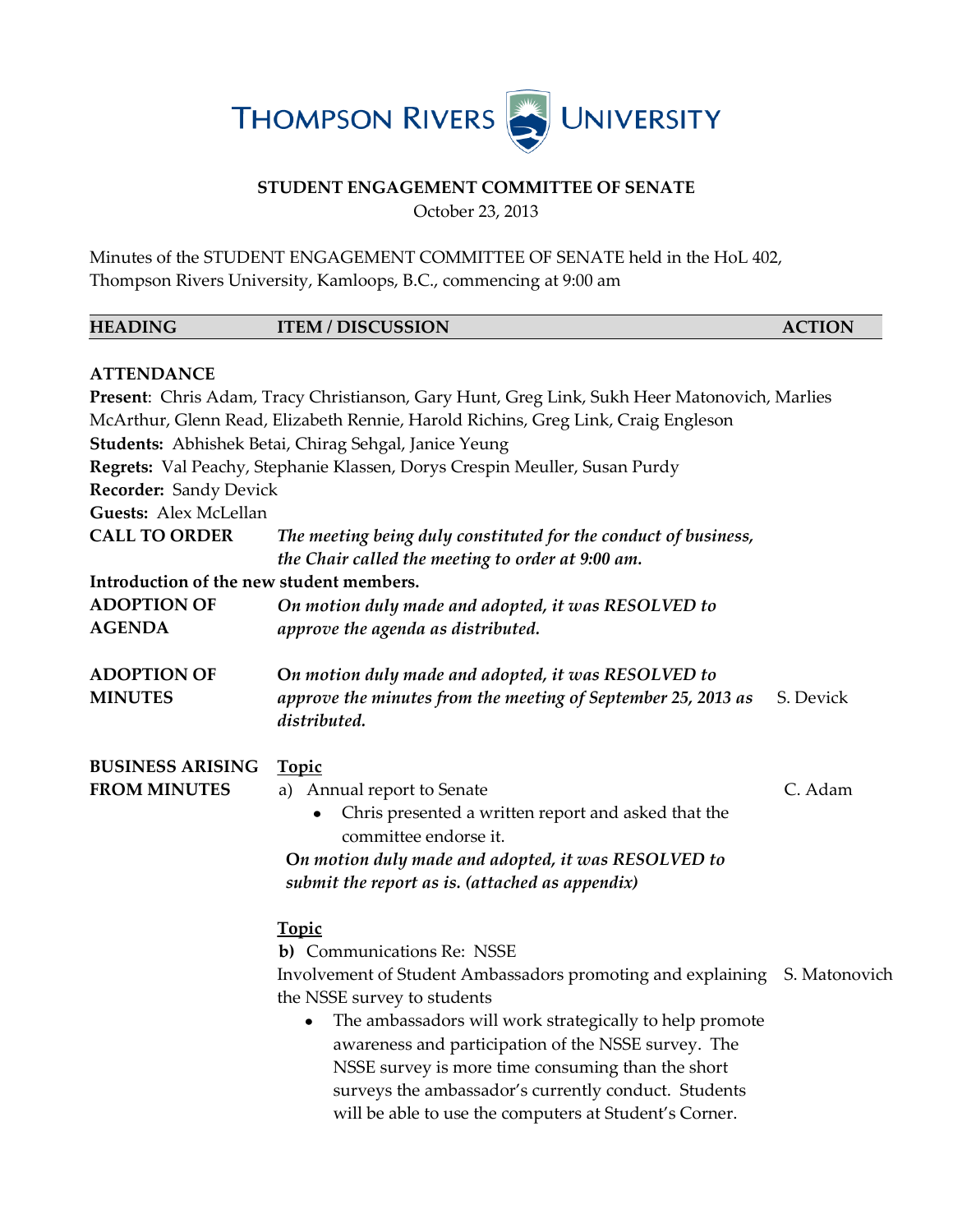# **THOMPSON RIVERS UNIVERSITY Meeting of the Senate**

**Date**

|                                       |                                                                                                                                                                                                                                                                                                                                                                                                                                                                                                                             | Page 2 of 4   |
|---------------------------------------|-----------------------------------------------------------------------------------------------------------------------------------------------------------------------------------------------------------------------------------------------------------------------------------------------------------------------------------------------------------------------------------------------------------------------------------------------------------------------------------------------------------------------------|---------------|
| <b>HEADING</b>                        | <b>ITEM / DISCUSSION</b>                                                                                                                                                                                                                                                                                                                                                                                                                                                                                                    | <b>ACTION</b> |
|                                       | The Student Engagement unit has done research about<br>٠<br>the life cycle of the student starting in September to<br>April. It will weave the NSSE survey into this cycle.<br>There will be weekly activities at Student's Corner<br>٠<br>relative to where students are in the life cycle.<br>Student Engagement Ambassadors will promote the<br>٠<br>survey to students who come to the centre.                                                                                                                          |               |
| <b>REPORT OF</b><br><b>COMMITTEES</b> | <b>Name of Committee</b><br>a) Feedback reporting - template and timeline<br>A template is being designed incorporating the 3 areas of<br>٠<br>the Student Engagement feedback process inventory -<br>applied learning in and out of the classroom, community<br>involvement, campus social activities<br>The goal will be to capture "new things" that have<br>٠                                                                                                                                                           | S. Matonovich |
|                                       | increased student engagement in and out of the<br>classroom<br>The Library and Nursing departments will create a 2-3<br>$\bullet$<br>minute video consisting of still shot photos or video of<br>students speaking or faculty speaking about activities<br>with a running type of text describing the activity<br>By November 11, Tracy and Elizabeth will have the<br>٠<br>information for Leon to put the video together<br>By December 11, Leon with have a draft and will present<br>٠<br>it at the December 18 meeting |               |
|                                       | Before photos or videos can be used the students must<br>give their consent and this is a bit of a challenge for<br>faculty to obtain.<br>Sukh will get some advice on how consent forms apply<br>٠<br>to how the photos are used                                                                                                                                                                                                                                                                                           |               |
| <b>NEW BUSINESS</b>                   | <u>Topic</u><br>Discuss the definition of Student Engagement at the<br>next meeting,                                                                                                                                                                                                                                                                                                                                                                                                                                        | S. Matonovich |
|                                       | <b>Topic</b><br>There was discussion around the Globe and Mail<br>٠<br>University report and concerns of inaccurate reporting.<br><b>ACTION:</b> Chris will talk to Lucille about being more<br>٠<br>proactive in advance of these reports coming out by<br>publishing positive results about TRU.                                                                                                                                                                                                                          | C. Adam       |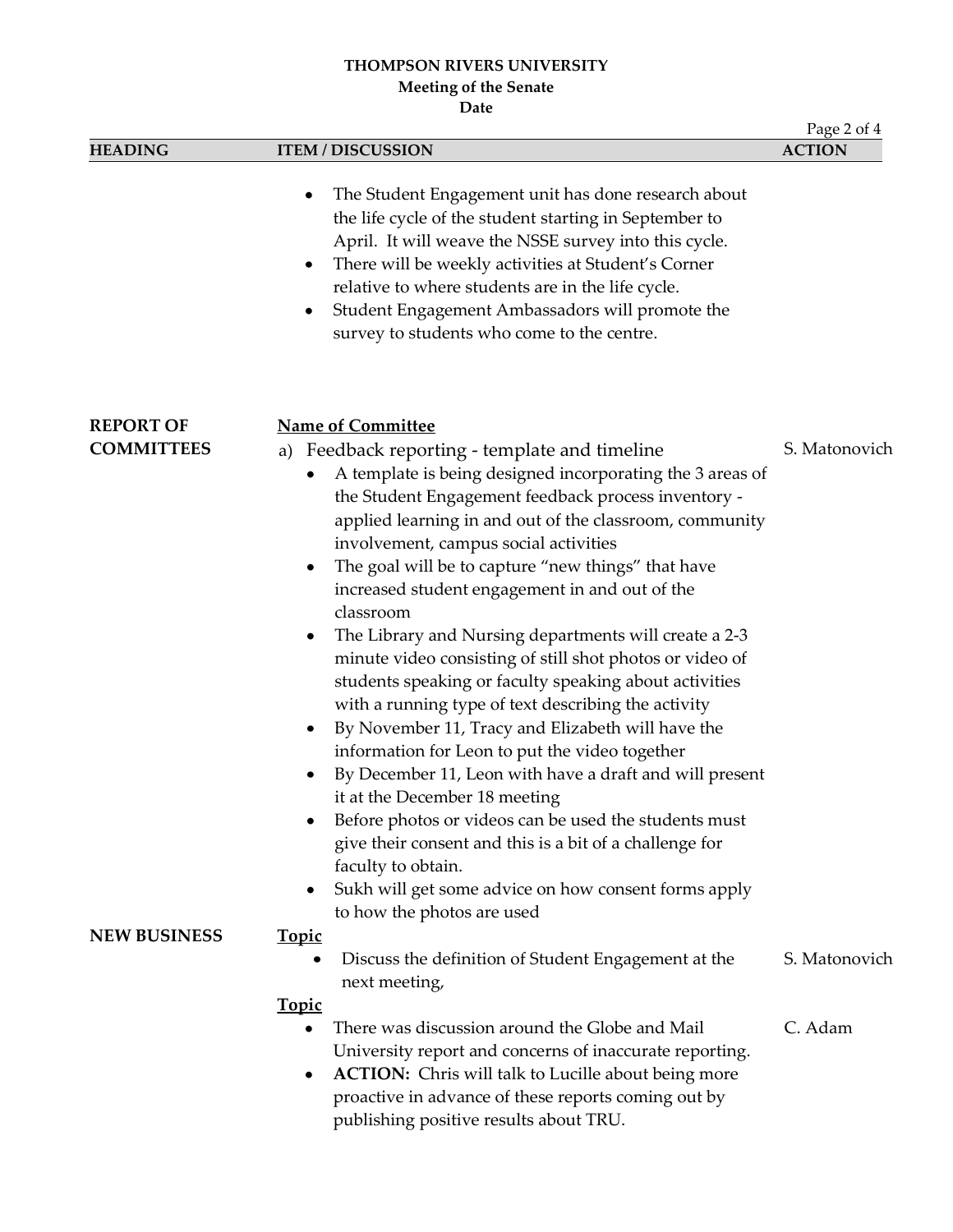### **THOMPSON RIVERS UNIVERSITY Meeting of the Senate**

**Date**

|                                 |                                    |                                                                | Page 3 of 4   |
|---------------------------------|------------------------------------|----------------------------------------------------------------|---------------|
| <b>HEADING</b>                  | <b>ITEM / DISCUSSION</b>           |                                                                | <b>ACTION</b> |
| <b>NEXT MEETING</b>             |                                    | The next meeting will be held on November 27, 2013 at 9:00 am. |               |
| <b>ADJOURNMENT</b>              | The meeting adjourned at 10:00 am. |                                                                |               |
| Signature of Chairperson, Chair |                                    | Signature of Vice-Chairperson, Vice-Chair (if required)        |               |